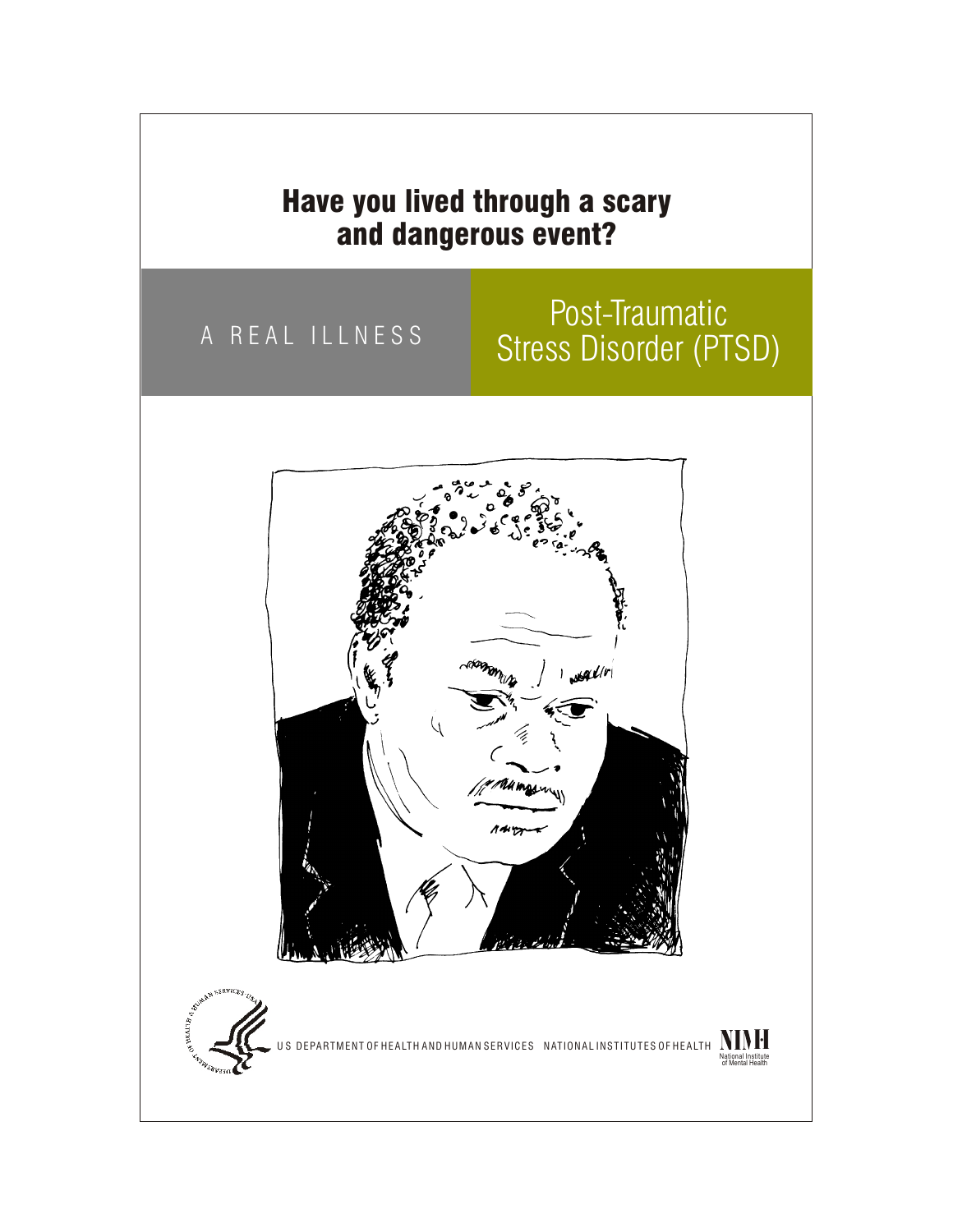#### Does This Sound Like You?

Have you lived through a scary and dangerous event? Please put a check in the box next to any problems you have.

- $\Box$  Sometimes, all of a sudden, I feel like the event is happening over again. I never know when this will occur.
- $\Box$  I have nightmares and bad memories of the terrifying event.
- $\Box$  I stay away from places that remind me of the event.
- $\Box$  I jump and feel very upset when something happens without warning.
- $\Box$  I have a hard time trusting or feeling close to other people.
- $\Box$  I get mad very easily.
- $\Box$  I feel guilty because others died and I lived.
- $\Box$  I have trouble sleeping and my muscles are tense.

If you put a check in the box next to some of these problems, you may have Post-Traumatic Stress Disorder (PTSD).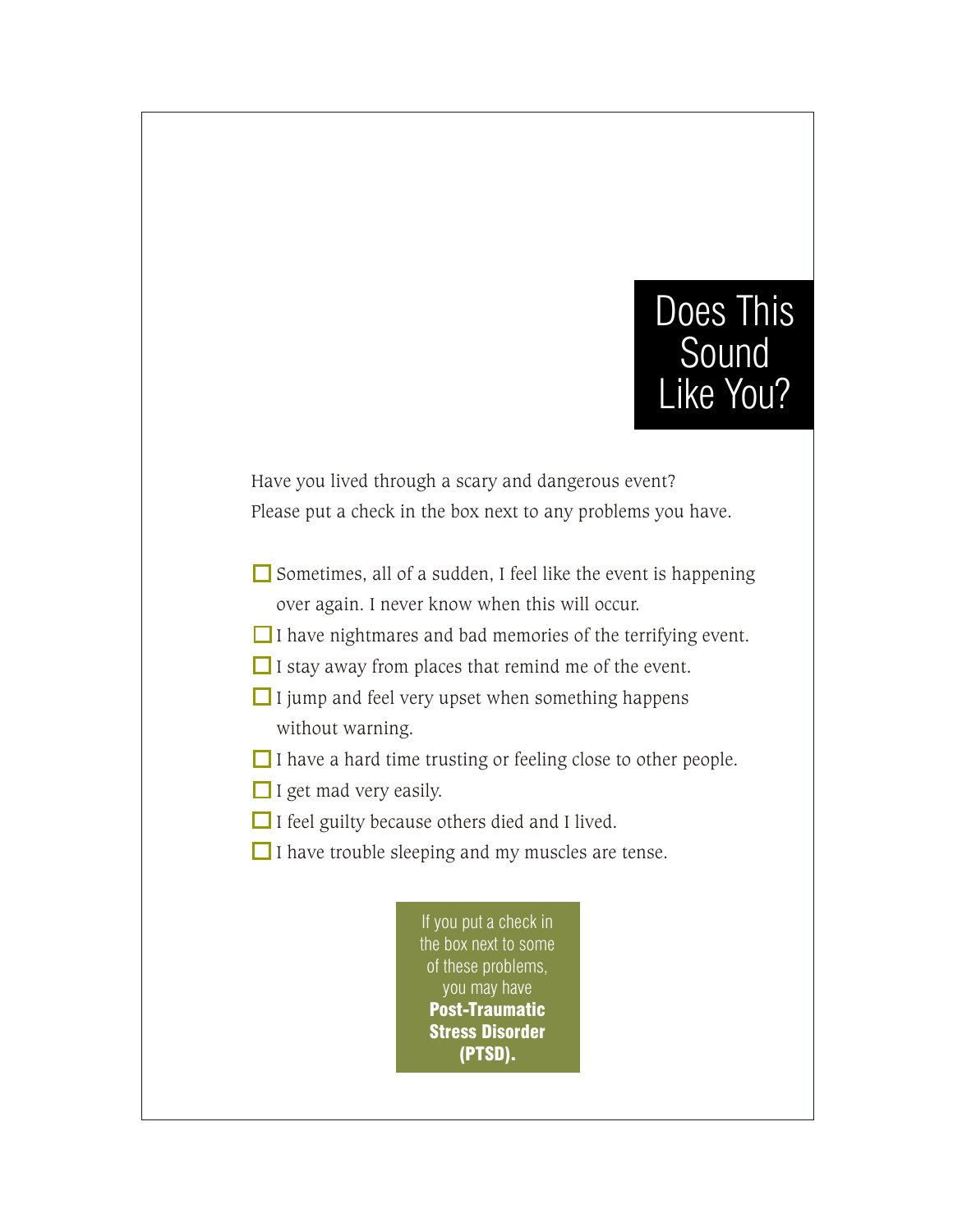### PTSD is a **real** illness that needs to be treated.

Many people who have been through a frightening experience have this illness. It's not your fault and you don't have to suffer.

Read this booklet and learn how to get help. You **can** feel better and get your life back!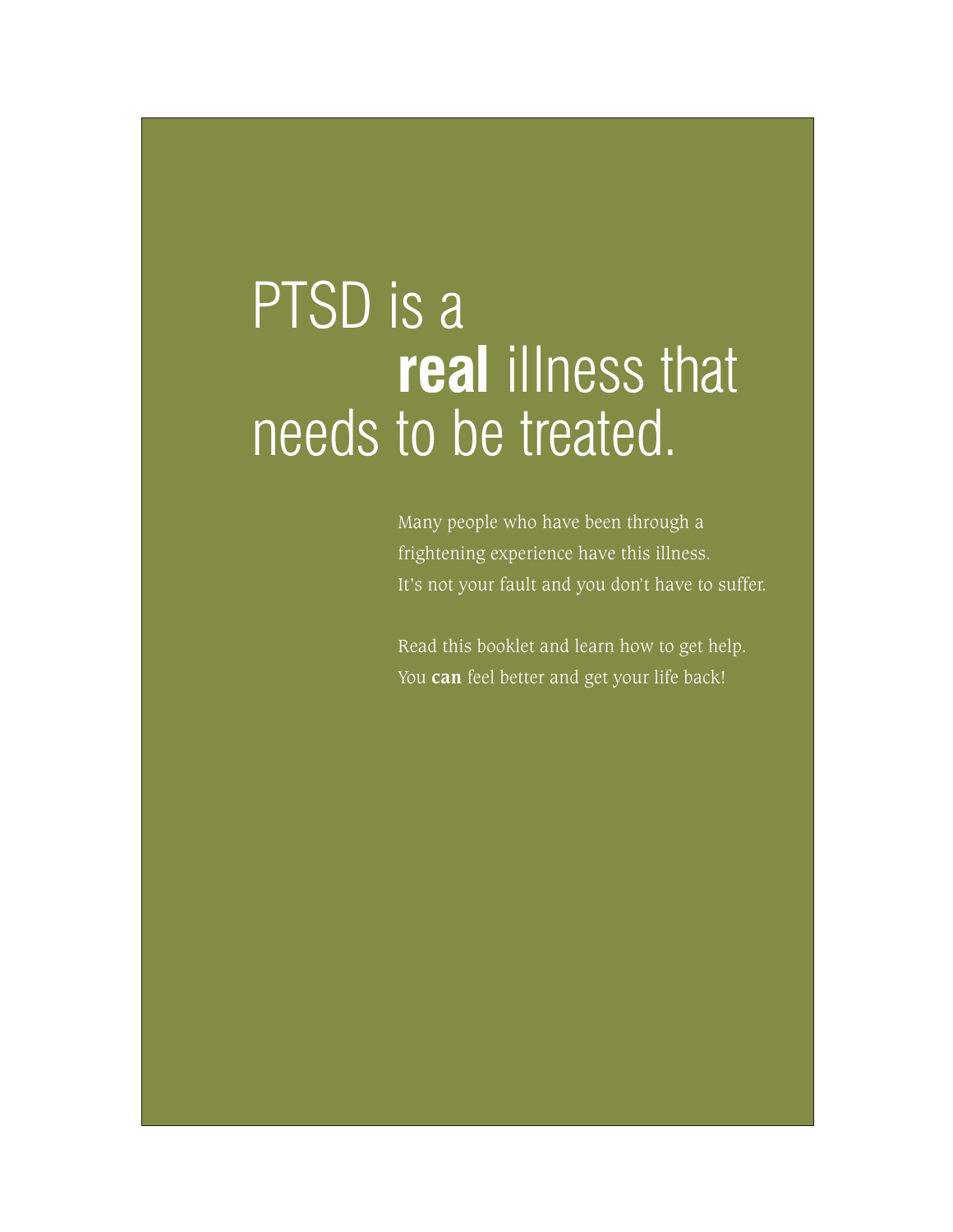# 1. What is Post-Traumatic Stress Disorder (PTSD)?

PTSD is a real illness. People may get PTSD after living through a disturbing or frightening experience. It can be treated with medicine and therapy.

You can get PTSD after you have been:

- Raped or sexually abused
- Hit or harmed by someone in your family
- A victim of a violent crime
- In an airplane or car crash
- In a hurricane, tornado, or fire
- In a war
- In an event where you thought you might be killed, or
- After you have seen any of these events

If you have PTSD, you often have nightmares or scary thoughts about the experience you went through. You try to stay away from anything that reminds you of your experience.

You may feel angry and unable to trust or care about other people. You may always be on the lookout for danger. You can feel very upset when something happens suddenly or without warning.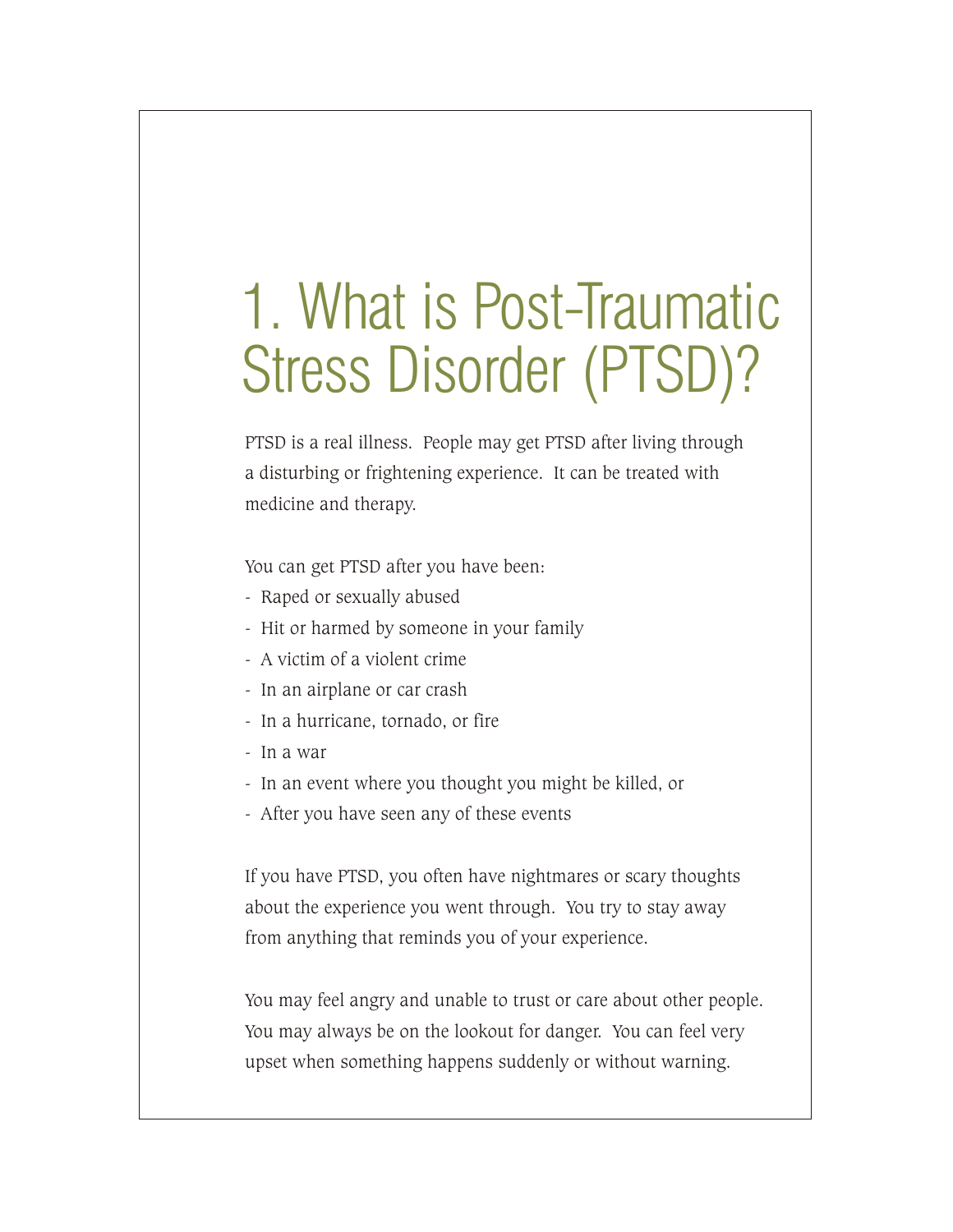#### 2. When does PTSD start and how long does it last?

For most people, PTSD starts within about three months of the event. For some people, signs of PTSD don't show up until years later. PTSD can happen to anyone at any age. Even children can have it.

Some people get better within six months, while others may have the illness for much longer.

## 3. Am I the only person with this illness?

No. You are not alone. In any year, 5.2 million Americans have PTSD.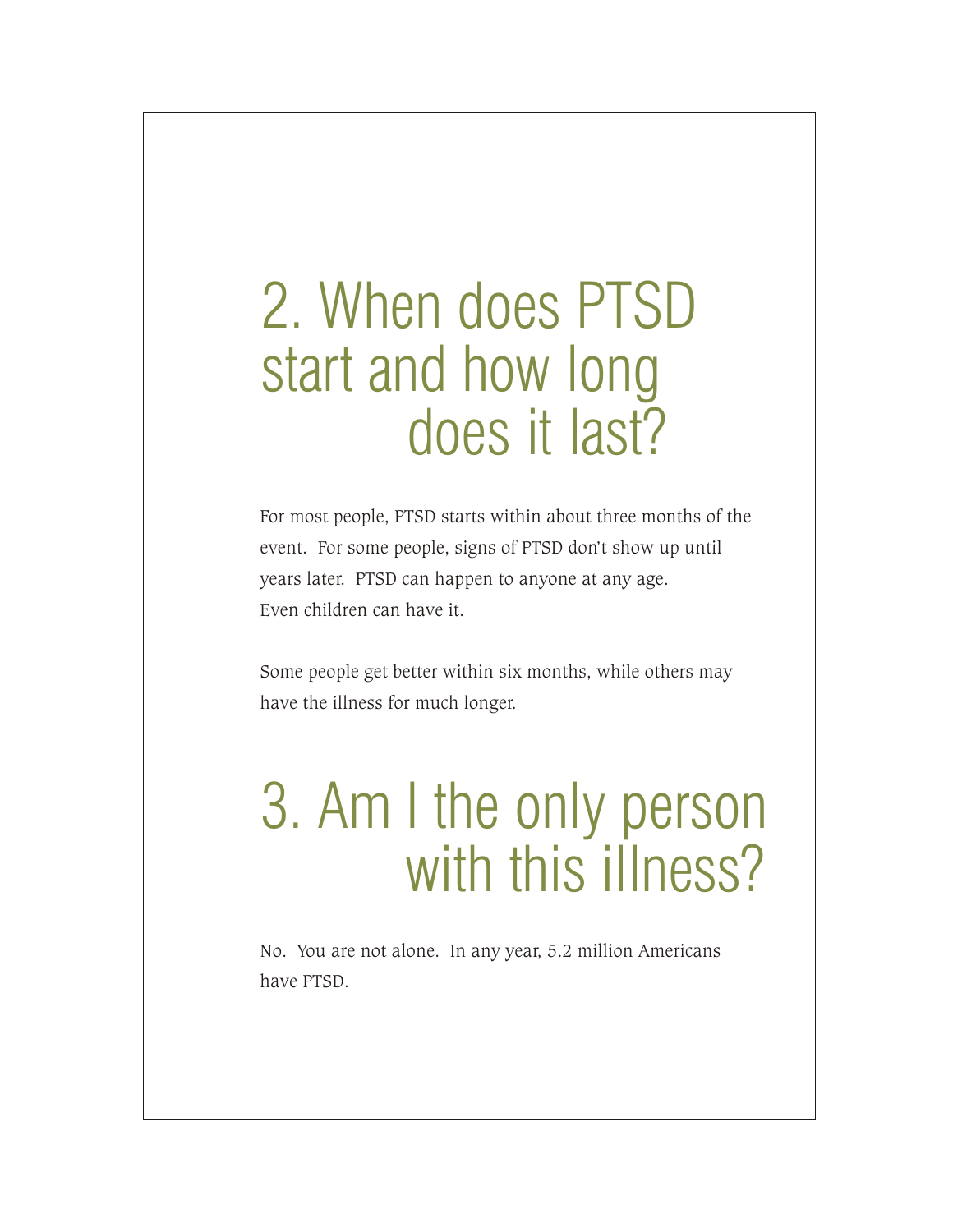### 4. What can I do to help myself?

- Talk to your doctor about the experience that upset you and your feelings about it. Tell your doctor if you have scary memories, if you feel sad, if you have trouble sleeping, or if you are angry all the time. Tell your doctor if these problems keep you from doing everyday things and living your life. You may want to show your doctor this booklet. It can help explain how you feel. Ask your doctor for a checkup to make sure you don't have some other illness.
- Ask your doctor if he or she has helped people with PTSD. Special training helps doctors treat people with PTSD. If your doctor doesn't have special training, ask for the name of a doctor or counselor who does.
- Get more information. Call  $1-866-615-6464$  to have free information mailed to you.

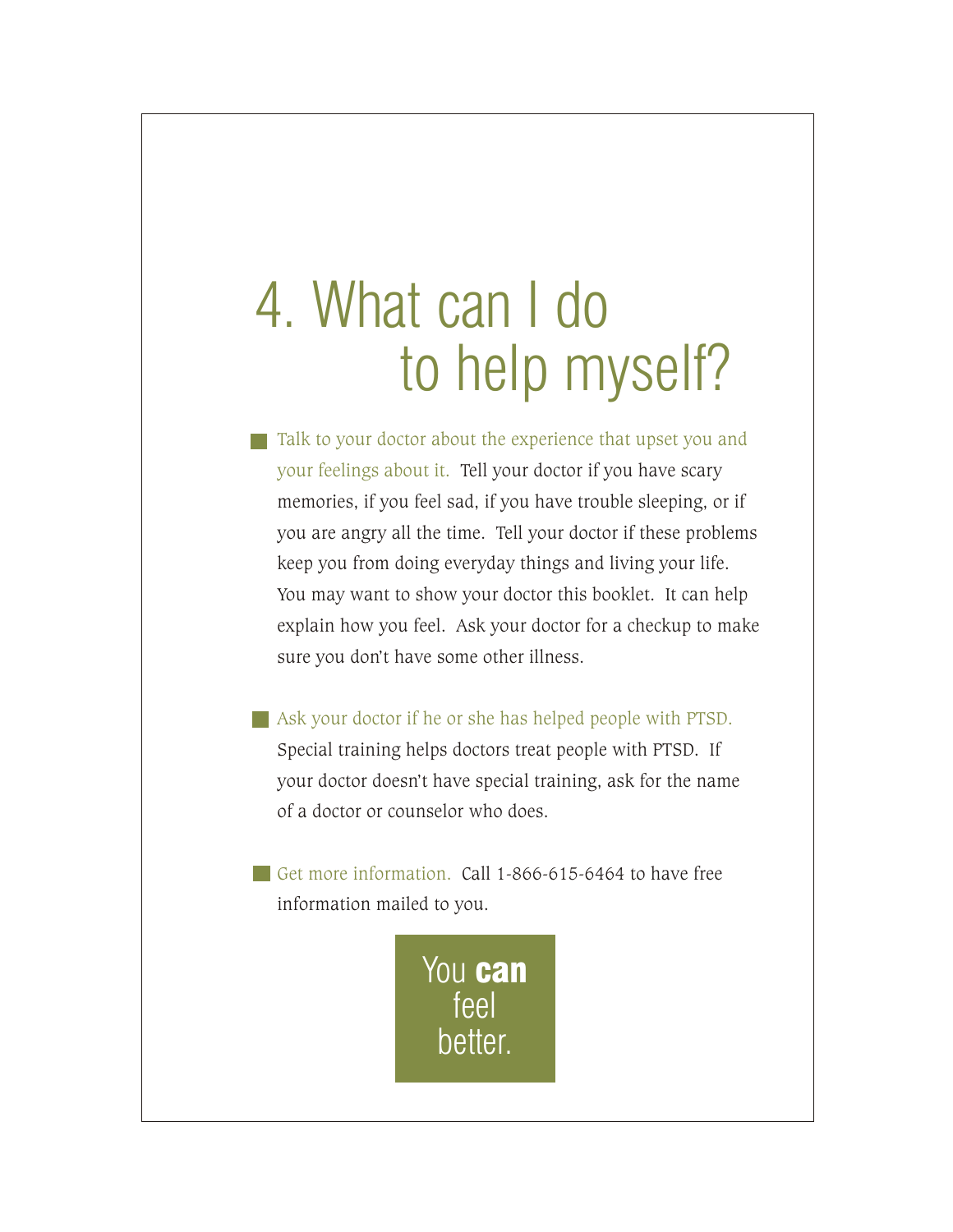## 5. What can a doctor or counselor do to help me?

- A doctor may give you medicine to help you feel less afraid and tense. It may take a few weeks for the medicine to work.
- **Talking to a specially trained doctor or counselor, or with**  other people who went through experiences like yours, helps many people with PTSD. This is called "therapy." Therapy can help you work through your terrible experience.

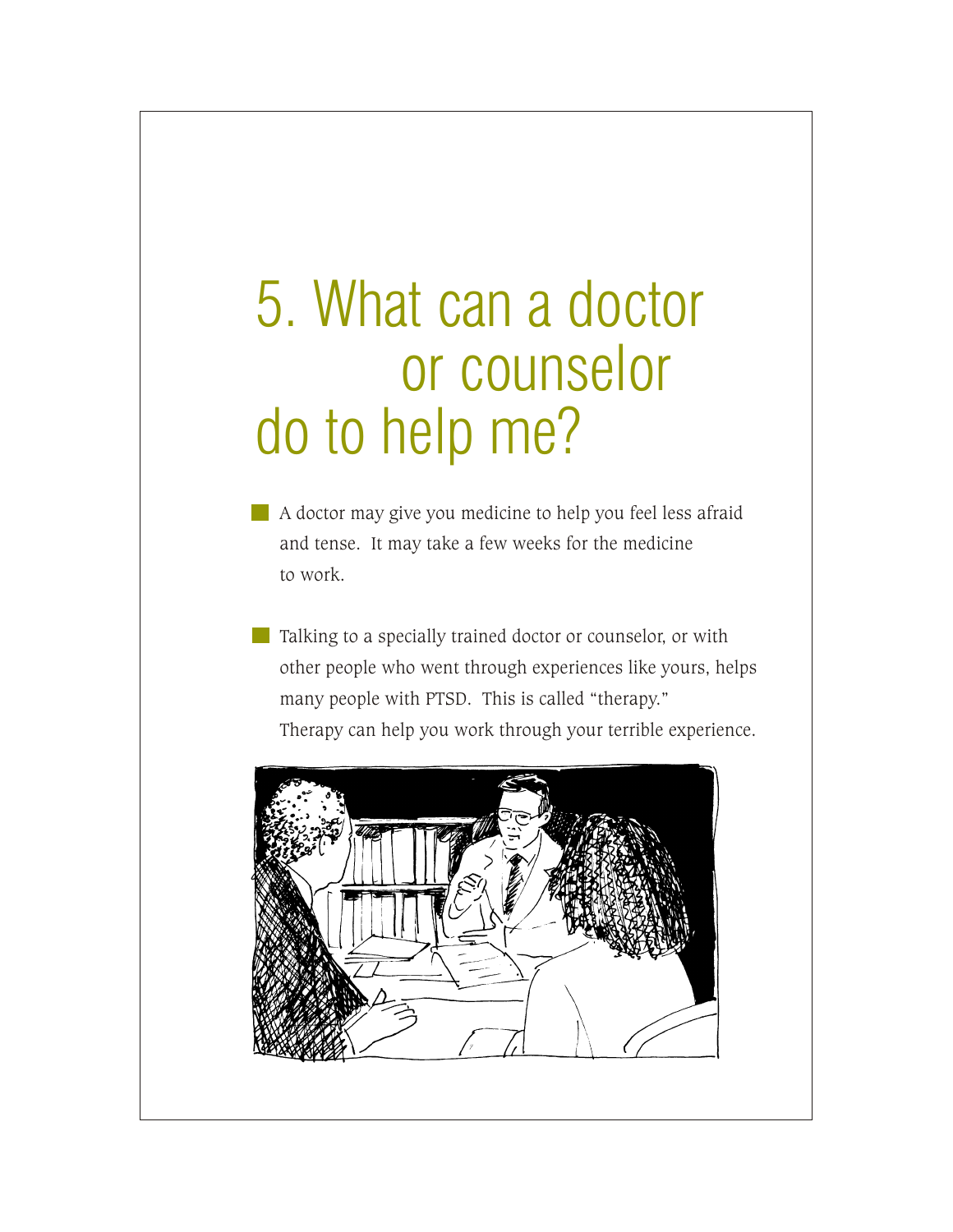### Here is one person's story:

had awful nightmares and memories. I tried to stop thinking about it, I still couldn't sleep or eat much. Even when depressed, and angry all the time. I "After I was attacked, I felt afraid,



doctor who knows about PTSD. told me to call the doctor. My doctor helped me find a special "I was confused and didn't know where to go for help. A friend



glad I made that first call to my doctor." starting to feel like myself again. I'm helpful medication and therapy, I am "I had to work hard, but after some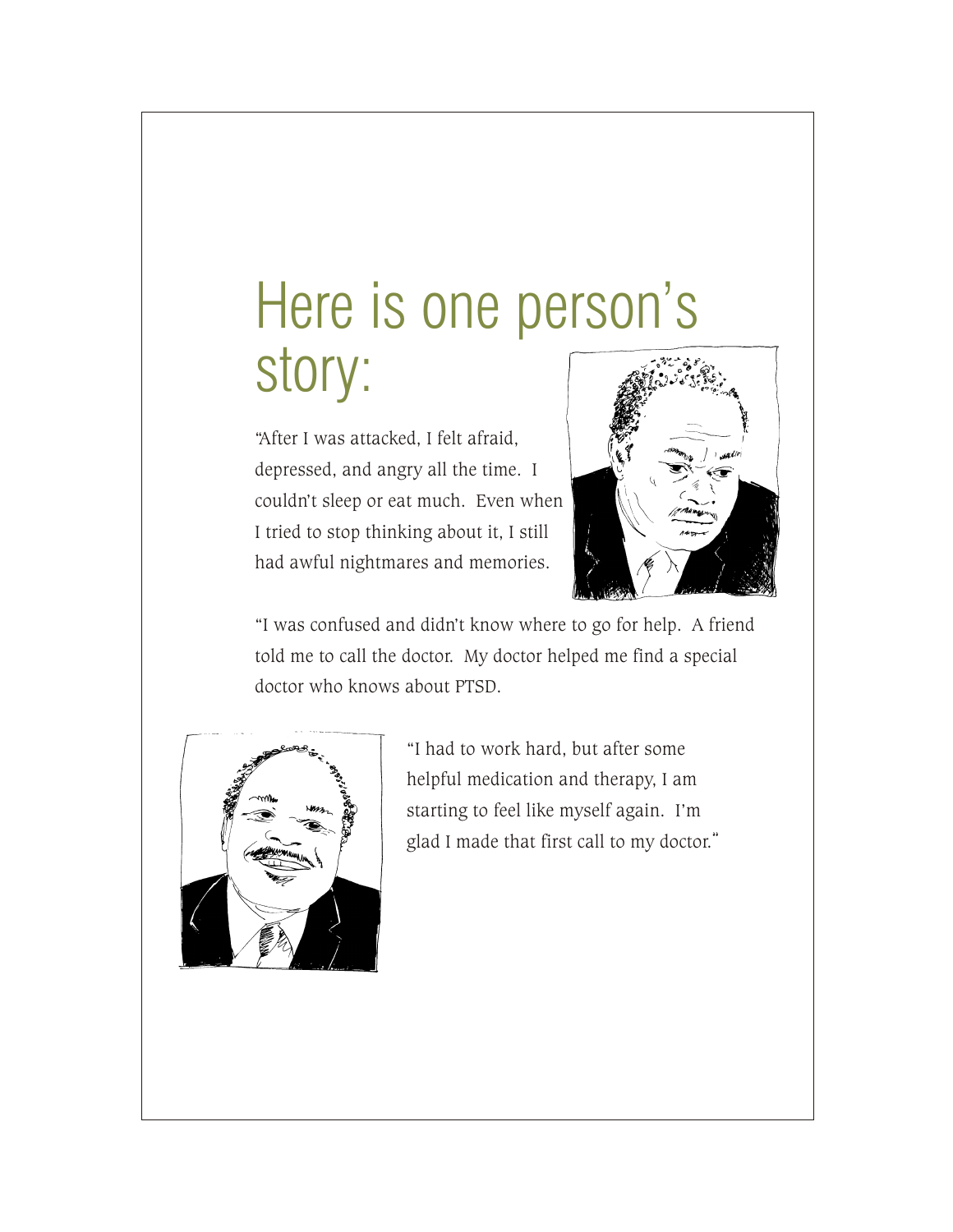#### Remember you can get help now:

**Talk to your doctor about the event and your feelings about it.** 

Call 1-866-615-6464. It is a free call. You will get free information about PTSD mailed to you.

The National Institute of Mental Health (NIMH) is part of the Federal government. NIMH conducts medical research to find new and better ways to prevent and treat mental illnesses. NIMH also provides free information about mental illnesses.

#### **For more information, contact:**

National Institute of Mental Health Public Information and Communications Branch 6001 Executive Boulevard Room 8184, MSC 9663 Bethesda, MD 20892-9663 Phone: 301-443-5413 or 1-866-615-NIMH (6464) toll-free TTY: 301-443-8431 TTY: 866-415-8051 FAX: 301-443-4279 E-mail: nimhinfo@nih.gov Web site: http://www.nimh.nih.gov

For information on PTSD, go to MedLinePlus®, a service of the U.S. National Library of Medicine and the National Institutes of Health at the following web site: http://www.nlm.nih.gov/medlineplus/posttraumaticstressdisorder.html